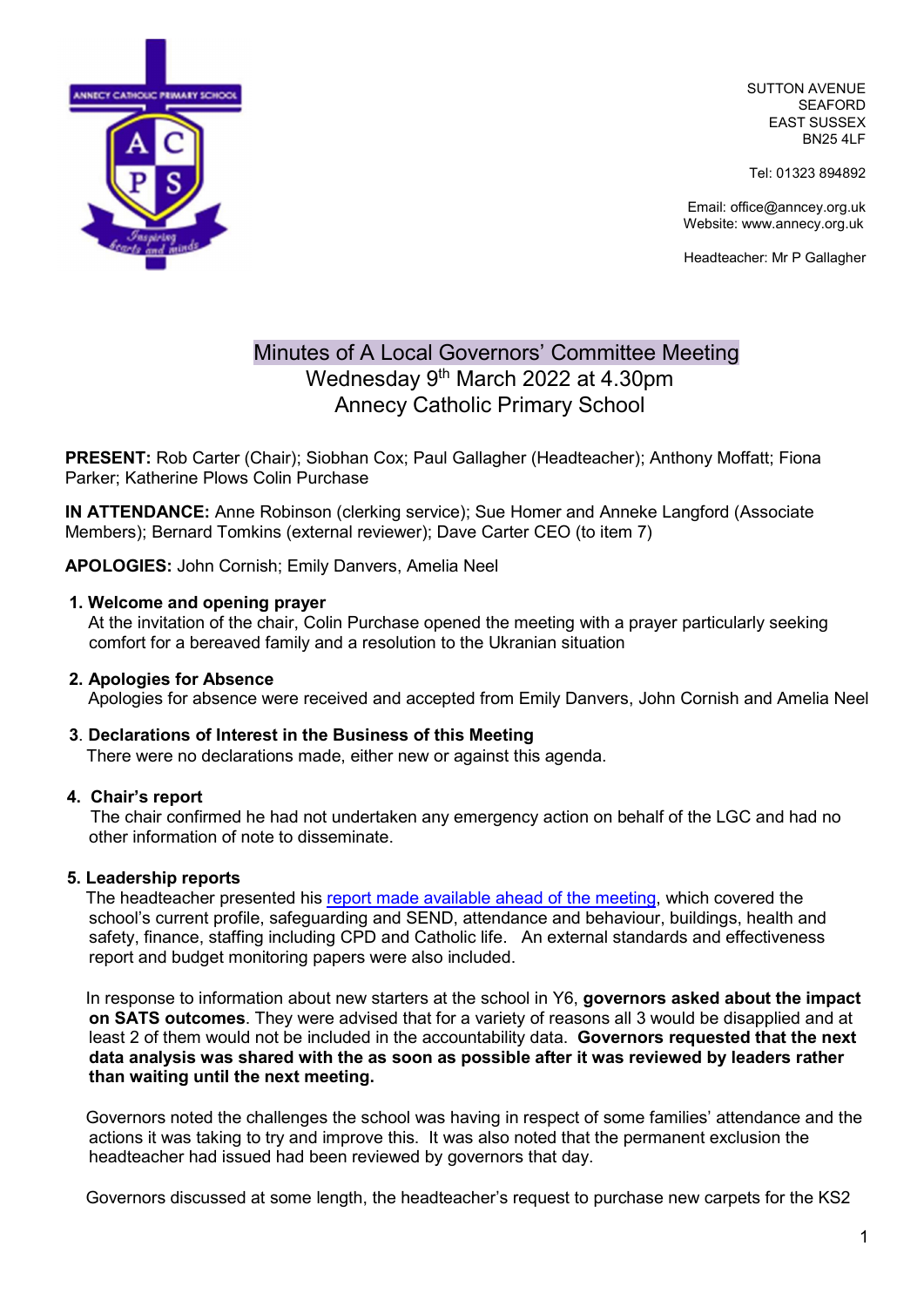area to revitalise it in the same way as KS1 at a cost of £9700 and also to refurbish the KS2 toilets at a cost of £67k. They were in favour of the proposals subject to appropriate procurement procedures and the approval of the CFO taking into account that the trust was now of the size to receive school conditions allocation funding and this should be factored into the timeline for such works.

Following a recent interview process to recruit to one vacant post, the headteacher sought approval to expand the staffing structure to enable him to appoint an additional fixed term early careers teacher, which would provide additional support and stability. It was anticipated that this would cost an additional £20k but much of this would be offset by a reduction in the need for supply cover and would also provide the additional capacity that would allow the assistant headteacher to take on additional leadership responsibilities and provide additional support to staff. Having sought and received assurance that the school had the capacity to provide the required statutory support for early career teachers, governors provided their support for the proposal.

Governors also asked about plans for deploying the new site manager to undertake maintenance and repair works. It was confirmed that the headteacher was working through audit outcomes with him and that support was in place to provide guidance to him in the early stage of his role. The CEO added that there were plans to increase trust wide facilities management capacity as the trust was growing.

## 6. Delegated Governor Reports

## 6.1 Committees.

 The admissions committee reported having met to review the allocation of places in line with the school's admissions arrangements. It was noted that for the first time in some years there had been more applications than places and although not all had been either Catholic or first choices, it was hoped that the Reception intake would be full in September 2022. The LGC congratulated the headteacher on the impact of his positive promotion of the school over the last 18 months or thereabouts.

## 6.2 Lead Governor reports

Emily Danvers history and PSHE visit report filed with the papers was noted.

## 7 Governance Effectiveness and Development

7.1 Governors broke into small groups to discuss their knowledge and understanding of a variety of aspects of the school and reflect on the LGC effectiveness, particularly in providing strategic leadership, supportive challenge and holding the headteacher to account.

When the full meeting reconvened, each group provided feedback on their discussions. It was suggested and agreed that a separate meeting be convened with a single agenda item to discuss this in more depth and that in terms of responding to inspection, a summary of key facts and messages that the headteacher believed it would be valuable for governors to aim to share should be provided. Governors particularly cited information about curriculum intent would be helpful for new governors. It was suggested that a local chair of governors with recent inspection experience known to the headteacher be invited to share his experience and governors were recommended to access that training being provided by Bosco to build their knowledge.

7.2 A governor fed back positively on the Bosco safeguarding training that she had attended. The chair recommended safer recruitment training to governors.

7.3 Governors reflected on the LGC meeting structure and although recognising that some governors were more familiar with a committee structure and valued the depth of discussion this allowed, agreed that with the narrower remit of the LGC, the current structure and hybrid meeting solution worked well and there was no immediate need to change this.